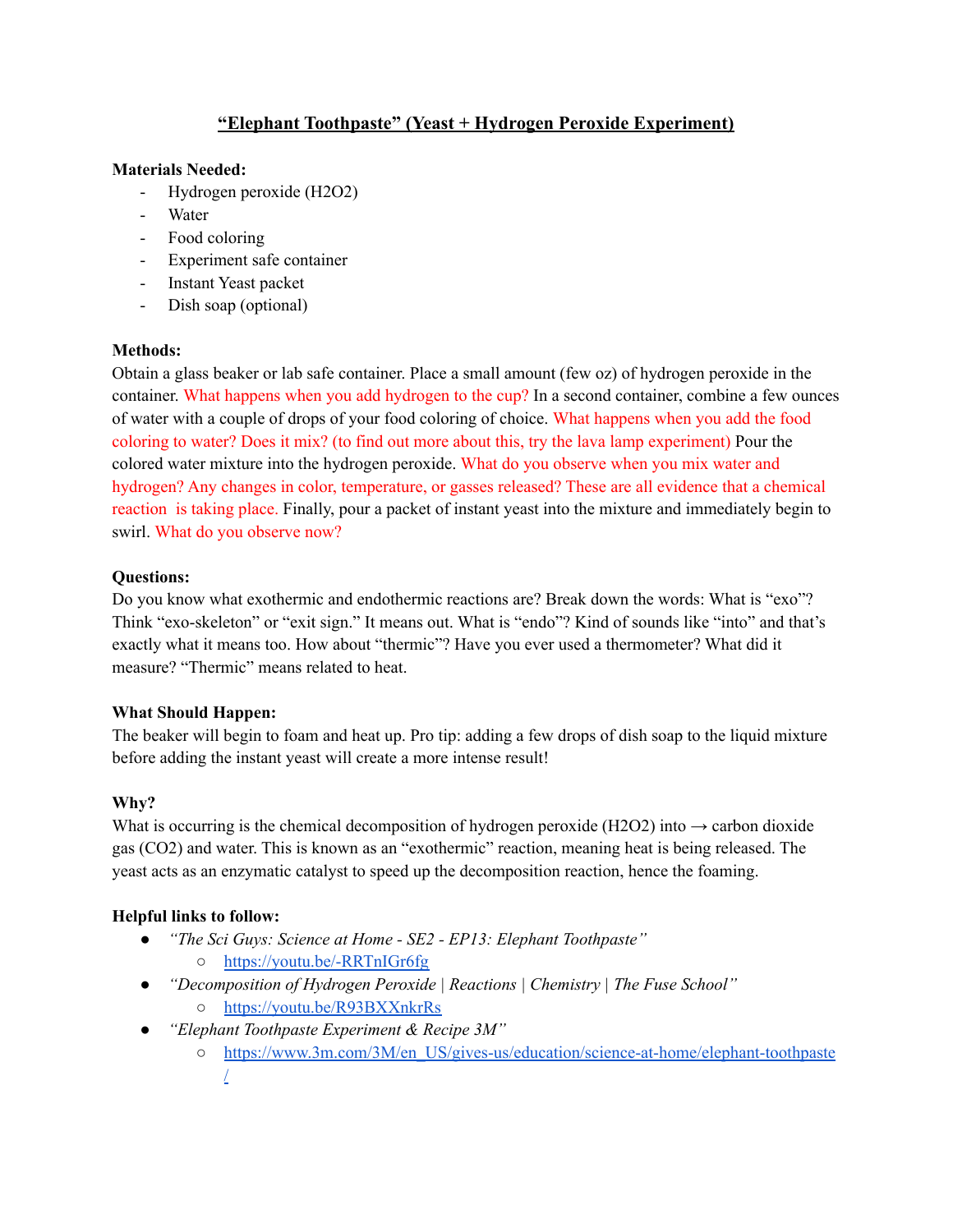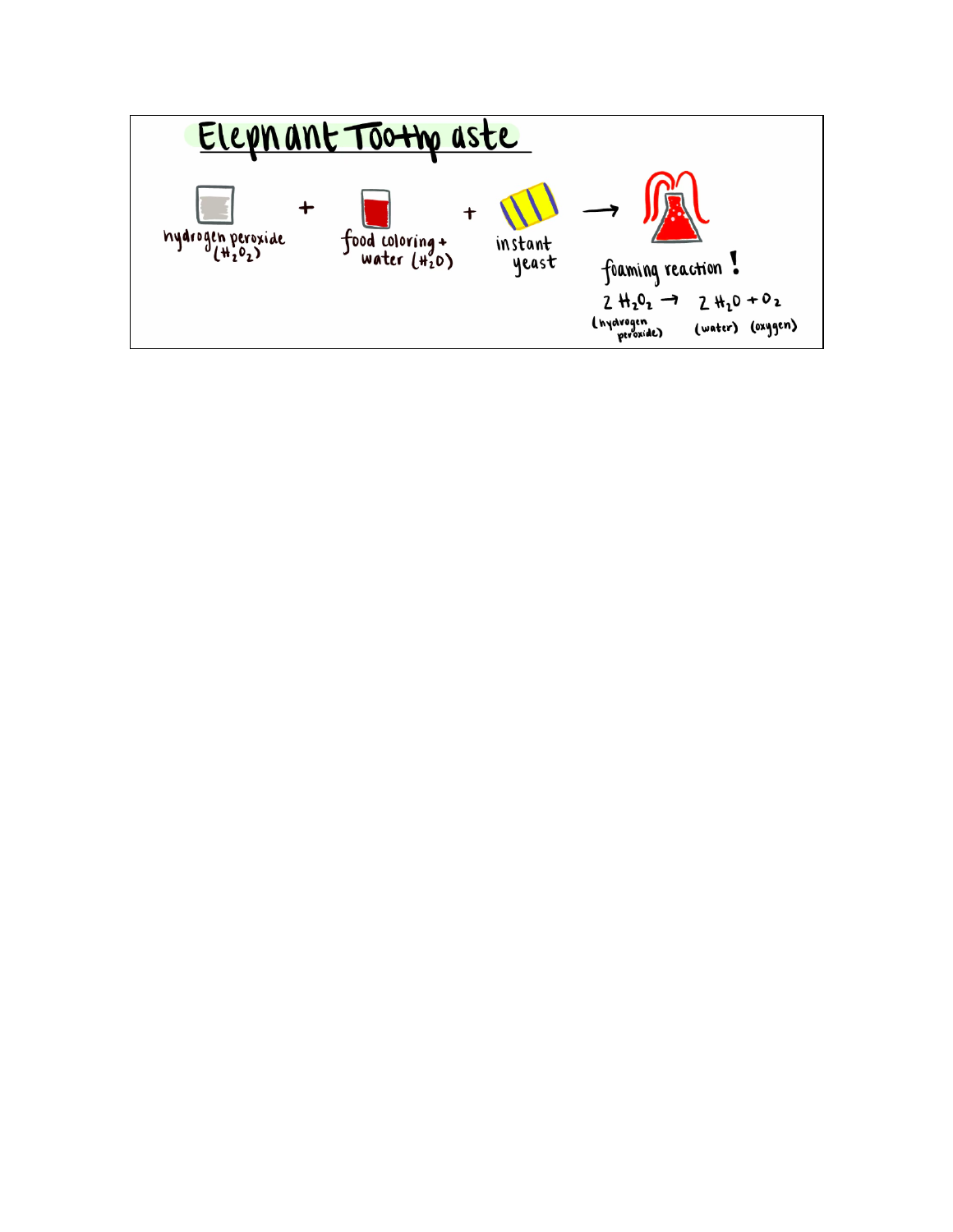# **DIY Lava Lamp**

#### **Materials needed:**

- Container (plastic bottle/glass/etc.)
- Water
- Oil (vegetable/canola)
- Alka Seltzer tablet
- Food coloring

### **Methods:**

Pour a couple ounces of water in a container. Add a few drops of food coloring of your choice. What happens when you add the food coloring to water? Does it mix? Next, fill the container/glass mostly full with canola or vegetable oil.What happens now? Does it mix with the water? How about the food coloring? Finally, drop in an alka seltzer tablet to the container. What do you observe when you mix water and hydrogen? Any changes in color, temperature, or gasses released? These are all evidence that a chemical reaction is taking place.

#### **What Should Happen?**

The alka seltzer will react to produce carbon dioxide (CO2) gas and water, causing colored bubbles to float upwards in the glass. The oil and water will not mix.

### **Why?**

This is because of the "hydrophobic effect." Water molecules are polar, which means they have two ends that can repel or attract, like magnets\*. This makes water stick together. Oil, on the other hand, is non-polar, so it acts kinda like dry sand. It doesn't like to stick together very much. The water is able to form the lava lamp bubbles because it's all stuck, while the oil lets it pass through. It's like sharks and minnows, but the sharks (oil) are really really bad at holding hands together, so the minnows (water) pass through easily.

Now, another property at work here is density. Think of a bag of feathers, and a same sized bag of beans. Which is heavier? Hint: It's the beans. That's because beans are denser, which means they have more weight in the same volume. They are more tightly packed in, if you will. The more dense a liquid is, the easier it will sink. In our experiment, water is denser than oil (because the molecules hold each other tighter), so it's on the bottom. All the alka seltzer does is create tiny air bubbles in the water that make it less dense than the oil, which makes it rise.

- *● "How to Make a Lava Lamp at Home"*
	- <https://youtu.be/qCuFjXGSVB4>
- *● "How Lava Lamps Are Made | The Making Of"*
	- <https://youtu.be/Gs-cOlrvNwI>
- *● "Make an Alka-Seltzer Powered Lava Lamp"*
	- <https://www.sciencebuddies.org/stem-activities/make-a-lava-lamp>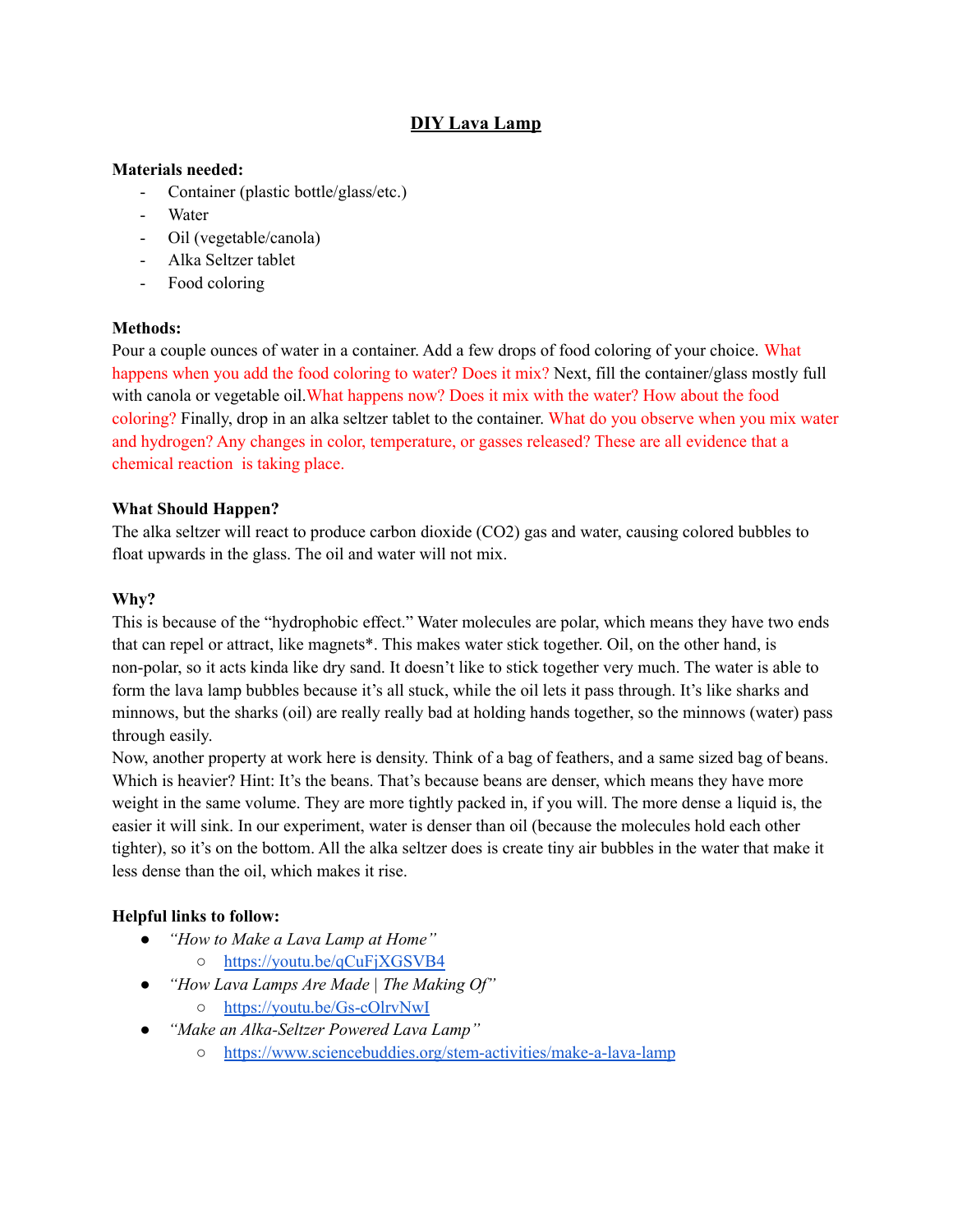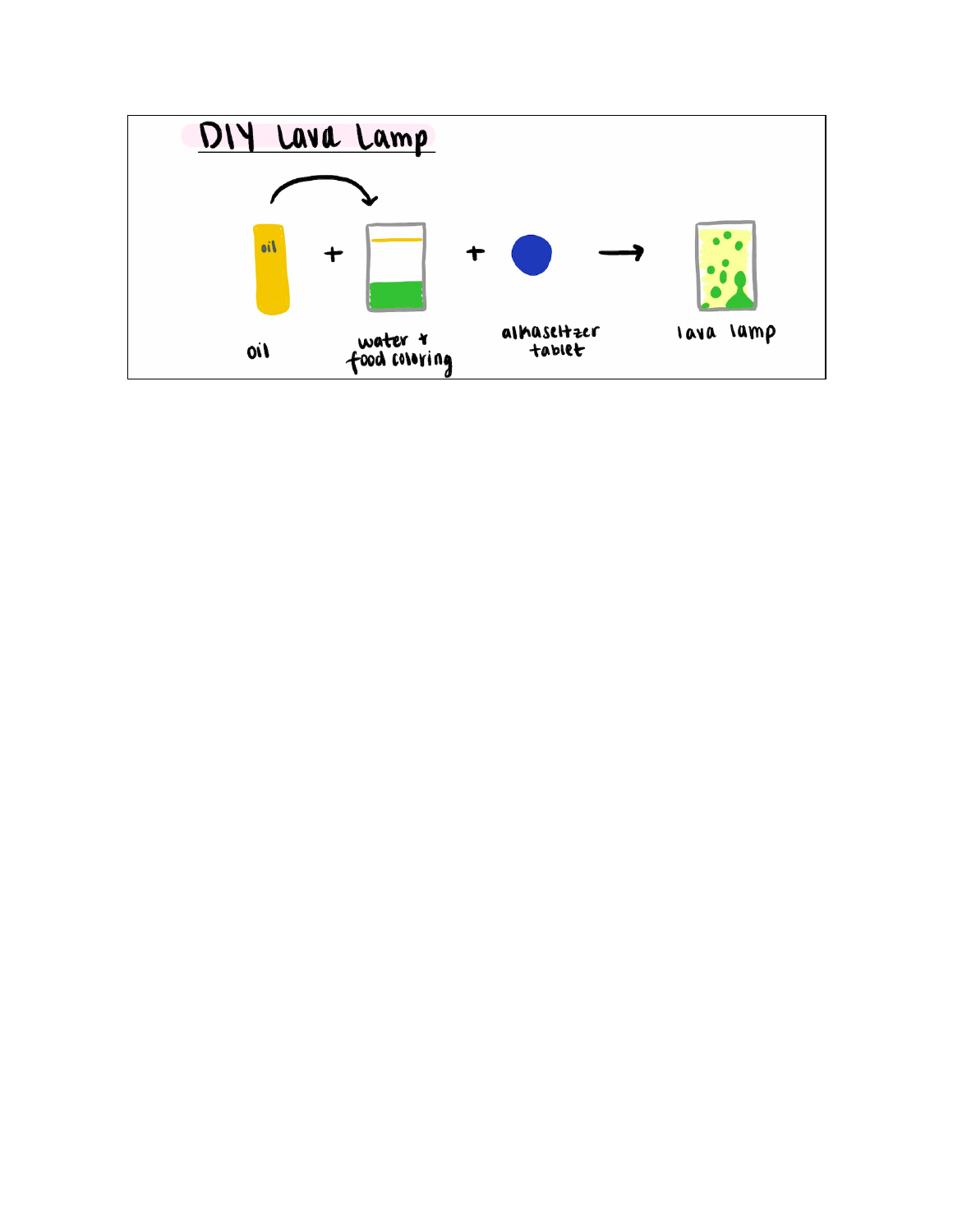# **Floating Marbles**

### **Materials needed:**

- Plastic cup
- Water
- Play dough/clay
- Marbles

# **Methods:**

Fill up your cup with water. Mark where the water is in the cup. Roll your clay into a ball, and place it in the cup. Did it sink? Did the water level change? Now drop the marbles in. Did they sink? Did the water level change? Carefully take out the marbles and the clay from the cup. Now, shape the clay into a bowl. Place it in the cup. Did it sink? Did the water level change? If so, how much compared to the clay ball? Add marbles to the center of the clay bowl, while still in the water. How many can you add? Do they stay afloat? How does the water level change?

### **What should happen?**

At first, the marbles and the clay ball should sink. They will raise the water level. Once the clay bowl is formed, however, it should float, and carry a cargo of the marbles before it sinks. It should raise the water level more.

# **Why?**

This experiment deals with a property called "displacement of water," which basically means how much water is pushed away. When the clay is formed into bowl, it pushes away more water than when it's a ball (because it's "carrying air" so it's less dense), which pushes back (Newton's third law: every action has an equal and opposite reaction) and thus creates more force to keep the bowl afloat. This is why ships don't sink.

- [https://www.britannica.com/video/181395/Discussion-forces-bodies-water#:~:text=When%20an](https://www.britannica.com/video/181395/Discussion-forces-bodies-water#:~:text=When%20an%20object%20enters%20water,when%20we%20take%20a%20bath) [%20object%20enters%20water,when%20we%20take%20a%20bath.](https://www.britannica.com/video/181395/Discussion-forces-bodies-water#:~:text=When%20an%20object%20enters%20water,when%20we%20take%20a%20bath)
- <https://www.youtube.com/watch?v=2RefIvqaYg8>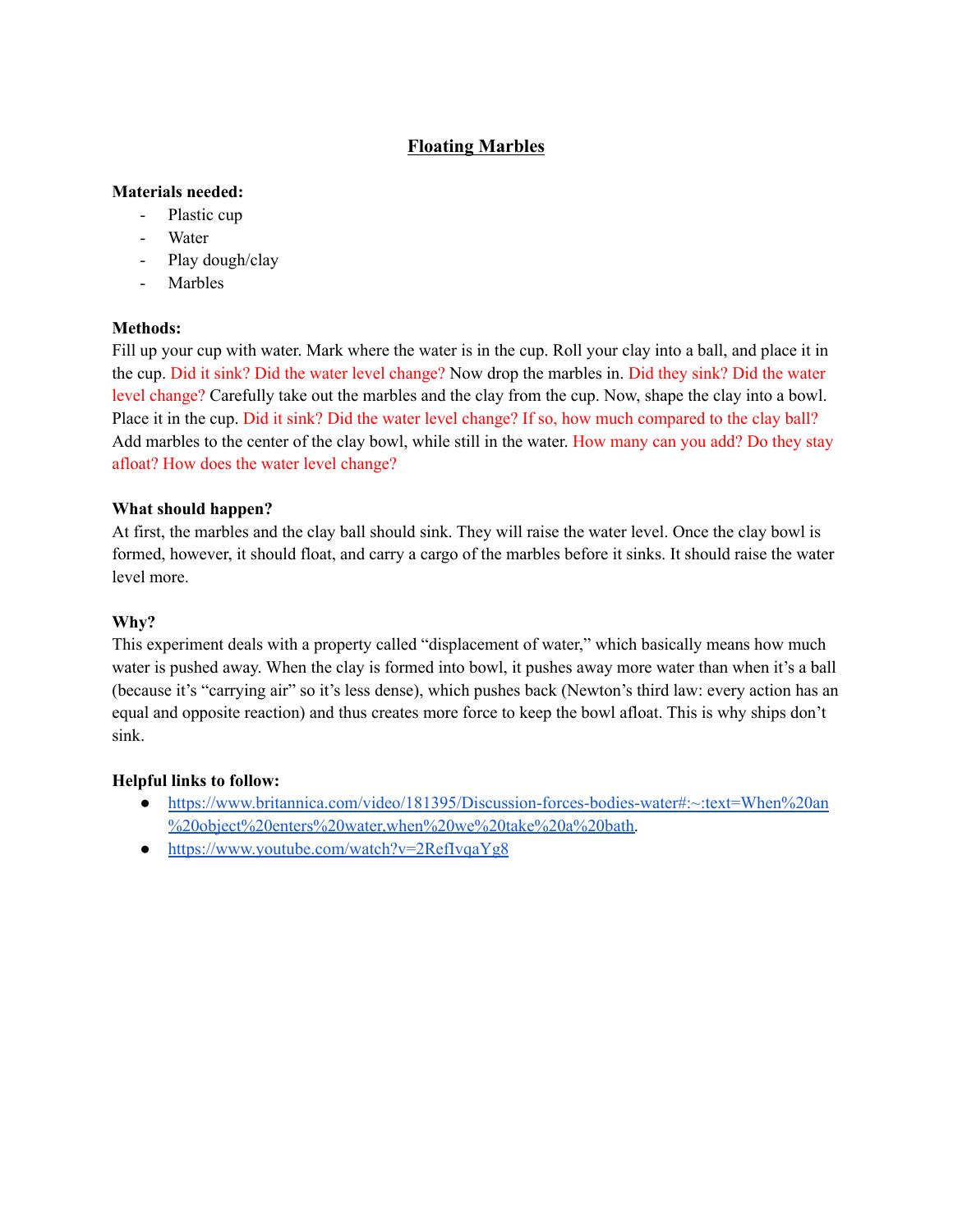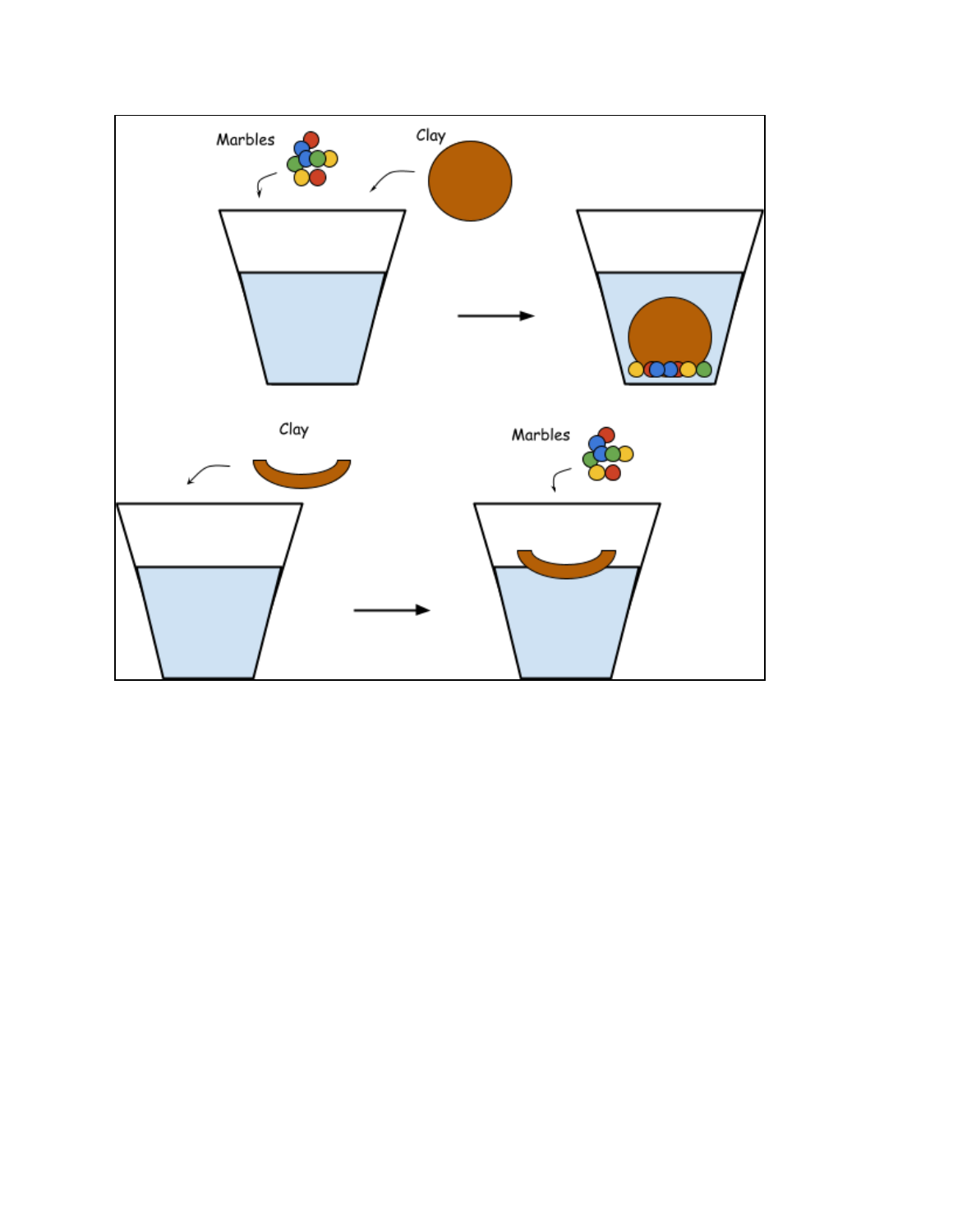# **Oxygen Leaves**

### **Materials needed:**

- Jar
- Water
- Leaf (gather outside or use a spinach leaf)
- A piece of fabric
- Magnifying glass (optional)

# **Methods:**

Fill your jar with water and put the leaf in it. Place the jar outside and wait about an hour. Look carefully at the leaf with your eyes or using a magnifying glass. Do you see any changes? Pour the water out and take the leaf out. Fill your jar with water again and put a new leaf in it. Place the jar outside, but this time, cover it up with a piece of fabric (a T-shirt, or aluminum foil) and wait about an hour. Do you see any changes?

# **What should happen?**

The first time, you should see lots of tiny bubbles on the leaf. The covered jar, on the other hand, should have no, or very little, bubbles on the leaf.

# **Why?**

As the sun hits the leaf, it goes through a process called photosynthesis, where it uses sunlight, water, and CO2 in the air to make oxygen and sugar (glucose). The oxygen is the bubbles you can see on the leaf!

- [https://www.khanacademy.org/science/ap-biology/cellular-energetics/photosynthesis/a/intro-to-ph](https://www.khanacademy.org/science/ap-biology/cellular-energetics/photosynthesis/a/intro-to-photosynthesis) [otosynthesis](https://www.khanacademy.org/science/ap-biology/cellular-energetics/photosynthesis/a/intro-to-photosynthesis)
- [https://www.youtube.com/watch?v=7mHS\\_86VVeg](https://www.youtube.com/watch?v=7mHS_86VVeg)
- https://www.youtube.com/watch?v=sQK3Yr4Sc k
- And for those interested, here's a college level biochemical explanation: <https://www.youtube.com/watch?v=dAF5FngVa7A>